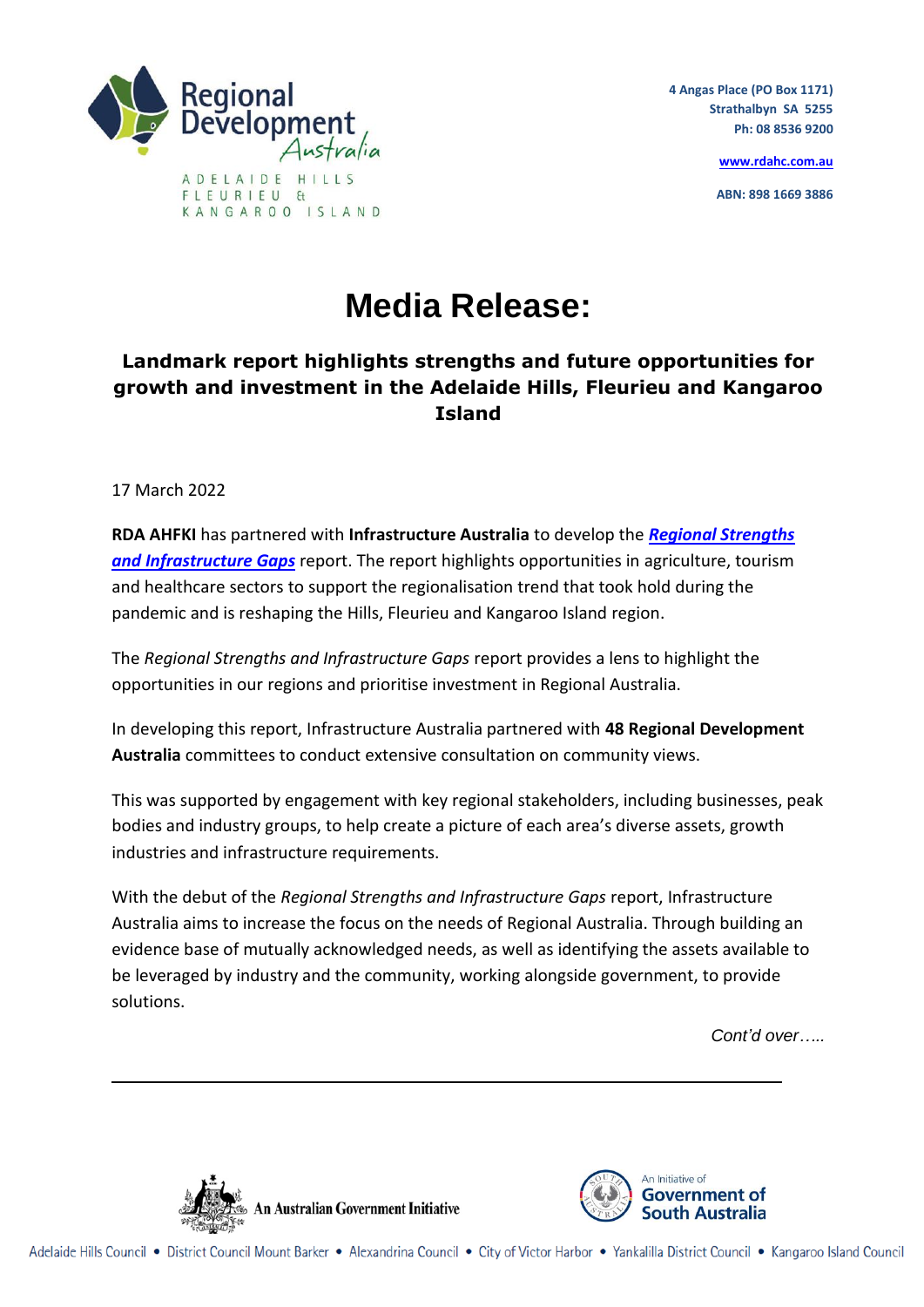Consultation facilitated by the Adelaide Hills, Fleurieu and Kangaroo Island RDA found that stakeholders in **this region** consider housing, freight and public transport to be the most significant infrastructure gaps.

The report found that there are still many areas and towns that are poorly connected, with a lack of regularly scheduled public transport, highlighting a need for accessible intra-regional public transport infrastructure to support the high proportion of residents who work in the region.

Additionally, major investment will be required to build more housing to meet the future population profile in the region, which would also attract and retain a diverse and prosperous local community to generate economic activity within the region.

**The CEO of Regional Development Australia, Adelaide Hills, Fleurieu and Kangaroo Island, Damien Cooke, said:** "We welcomed the opportunity to have input into the Regional Strengths and Infrastructure Gaps Report. The final report reflects the priorities of the Adelaide Hills, Fleurieu and Kangaroo Island region and we will continue to advocate to have infrastructure needs in the region recognised by Government."

**Infrastructure Australia Chief of Policy & Research Peter Colacino said:** "Infrastructure Australia's *[2019 Australian Infrastructure Audit](https://www.infrastructureaustralia.gov.au/publications/australian-infrastructure-audit-2019)* identified the challenges and opportunities in providing infrastructure and services in Regional Australia. It found that Regional Australia is characterised by limited choice of infrastructure and associated services, with thin markets limiting the ability for service providers to participate.

"While Australia's regions are each unique, they share many strengths. This report draws out of those strengths as the basis for communities to define their own identify as well as supporting increased collaboration and knowledge sharing between communities.

"We encourage all stakeholders to use this evidence base to bring forward solutions to local challenges and seize opportunities for growth, innovation and investment. This evidence base supports planning, and informed decision-making, to ensure we get the solutions right to close these gaps.

*Cont'd over…..*